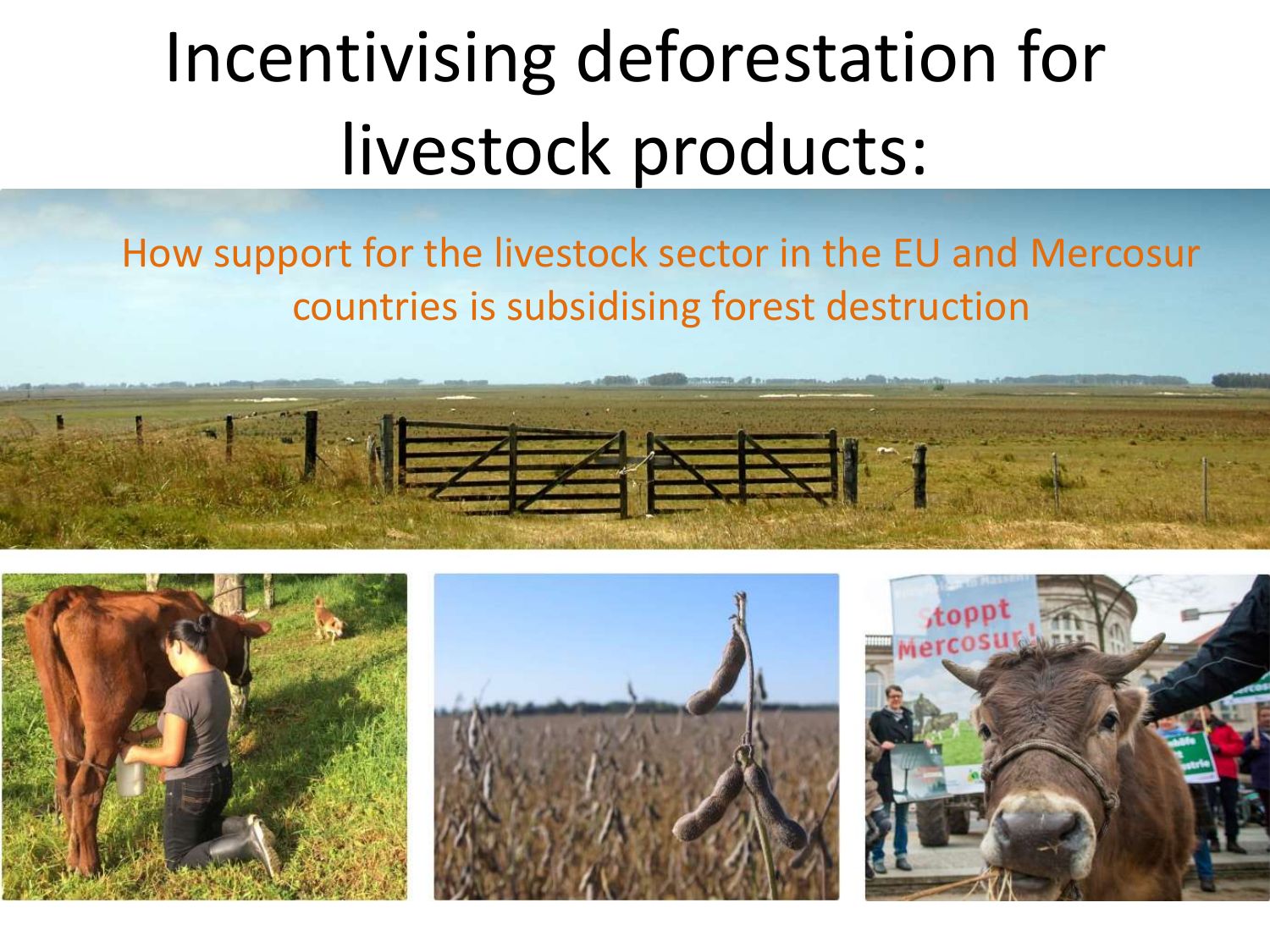## Incentivising deforestation for livestock products

- Aichi Target 3 of the (CBD) states that subsidies and incentives that are harmful to biodiversity must be phased out or reformed by 2020.
- Four key commodities are the key drivers of deforestation: beef, soybeans, palm oil, and wood pulp.
- Main sourcing areas are also the areas with highest deforestation rates (Brazil's Cerrado & Paraguayan Chaco)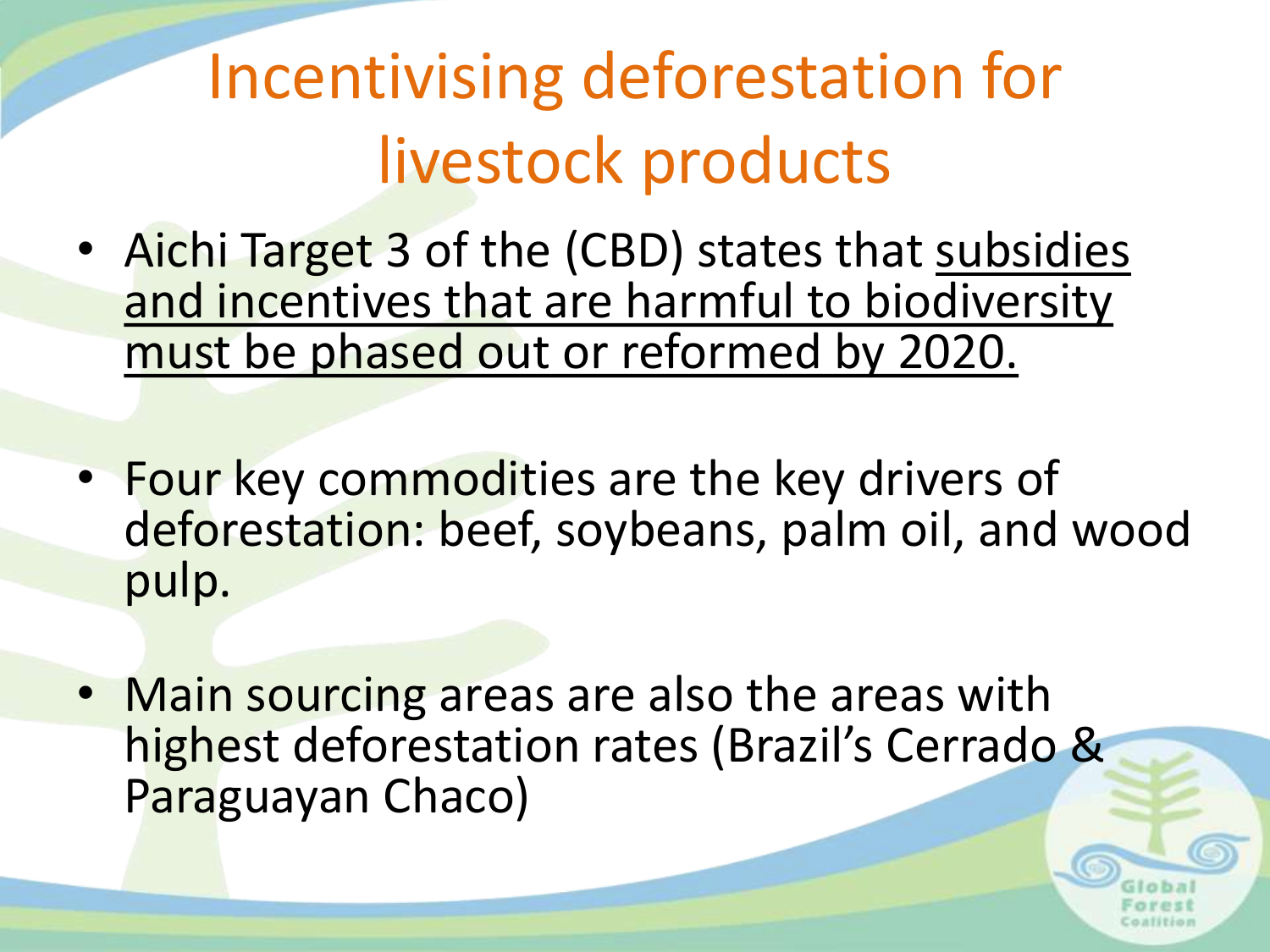## Incentivising deforestation for livestock products

- Cattle grazing has the largest role in forest loss but feed crops (mainly soybeans) are an essential part of the global livestock trade: 70-75% of soy is converted to animal feed, only about 6% used in products for direct human consumption.
- Soy production favors external markets, where it is exported to feed livestock and displaces food crops that would otherwise be contributing to local food security.
- Between 1990-2008 the EU imported more than one quarter of the global embodied deforestation in ruminant livestock products
- The EU Common Agricultural Policy contributes directly to the number of animals that EU farmers rear, since larger farms with greater purchasing power are prioritized.

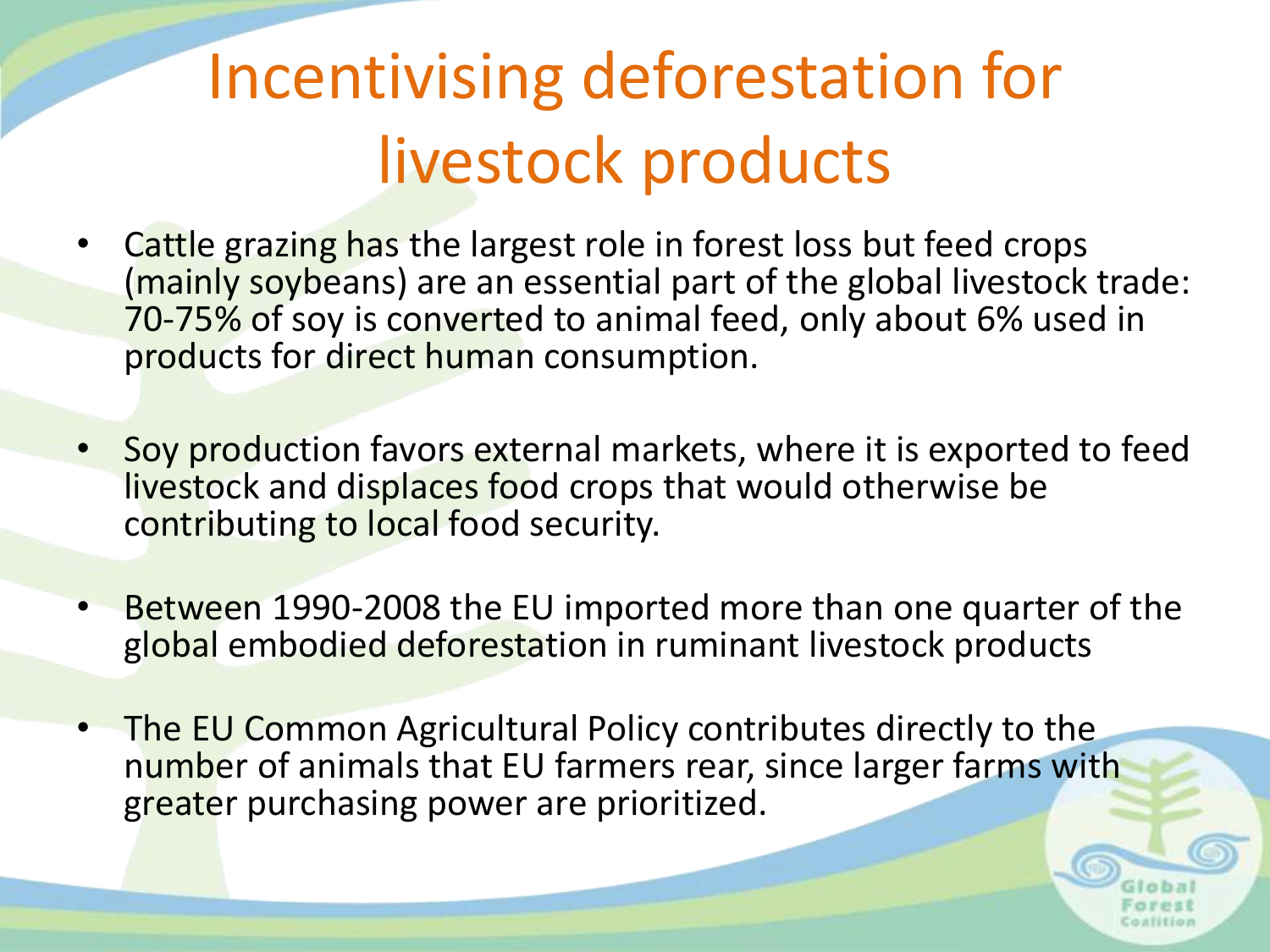#### Subsidies and other perverse incentives for the livestock and feedstock sectors in:

Argentina

**Tax** 

Cuts

**Open for business:** 4 multinationals control 35% of soybean exports.

Corporate

**Control** 

0600 මිස් මිස

Seed laws put intellectual property into the hands of corporations, granting exclusive control to seed producers at the expense of small-scale farmers.

No requirement for agriculture sector to contribute towards payments to IMF despite the economic recession.

Current government ended the "Fondo Soja" corporate tax, which saw 35% of Argentina's grain export profits channeled to supporting improved sanitation, education, hospitals, housing, and infrastructure.



Presidential decree to reduce taxes on agricultural exports by a further 0.5% this year.

**Government granted ARG\$ 1 billion** to soy giants representing 12% of global soy production on 2.5 million hectares of cleared forest lands. Recipents included:

**Direct** 

**Subsidies** 



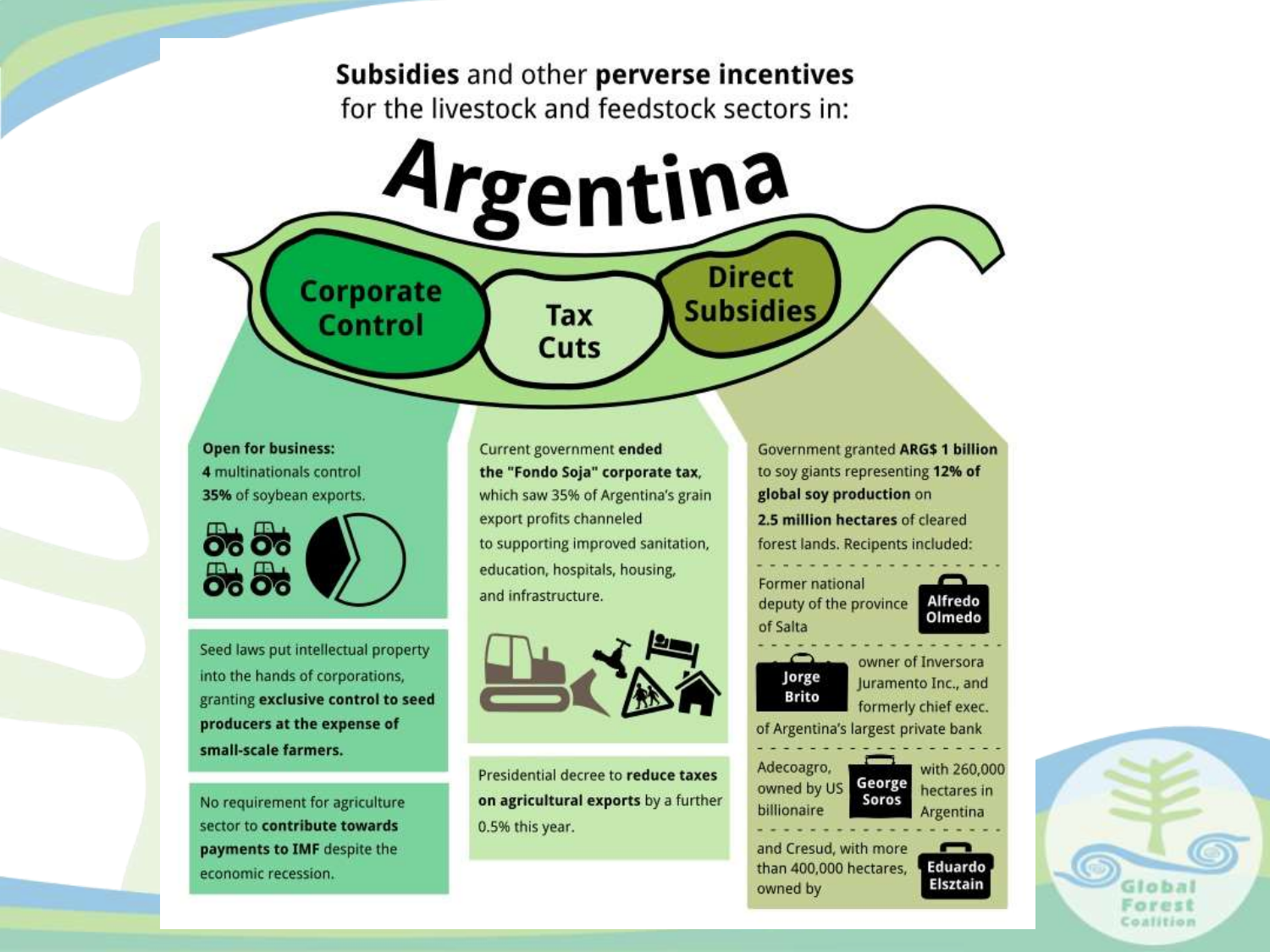Subsidies and other perverse incentives for the livestock and feedstock sectors in:



#### **Wealth inequality** amplified by livestock policy

In Brazil, the wealthiest 5% hold the same wealth...

> ...as the remaining 95% combined.

68% of the total average wealth is

rooted in non-financial assets such as agricultural land. The inequality in its distribution is getting more extreme, with fewer landholders.

#### **Heavy investment in** the livestock industry

Between 2005 and 2015, the Brazillian government invested US \$3.18 billion in the livestock industry. Just three companies received 90% of the support.



received more than half.

In 2017 the Agricultural & Livestock Plan directed US \$48 billion to agribusiness...

... while US \$7.5 billion went to "family farming" (although some of this also supported large-scale livestock & soybean production).

#### **Agribusiness** at the expense of forest protection

In 2017.

US \$84.3 billion in rural credit agreements were awarded for livestock & soy

> US \$31.9 billion of this was subsidised by government

Compared to government funding to counteract deforestation and forest degradation: \$115.6 million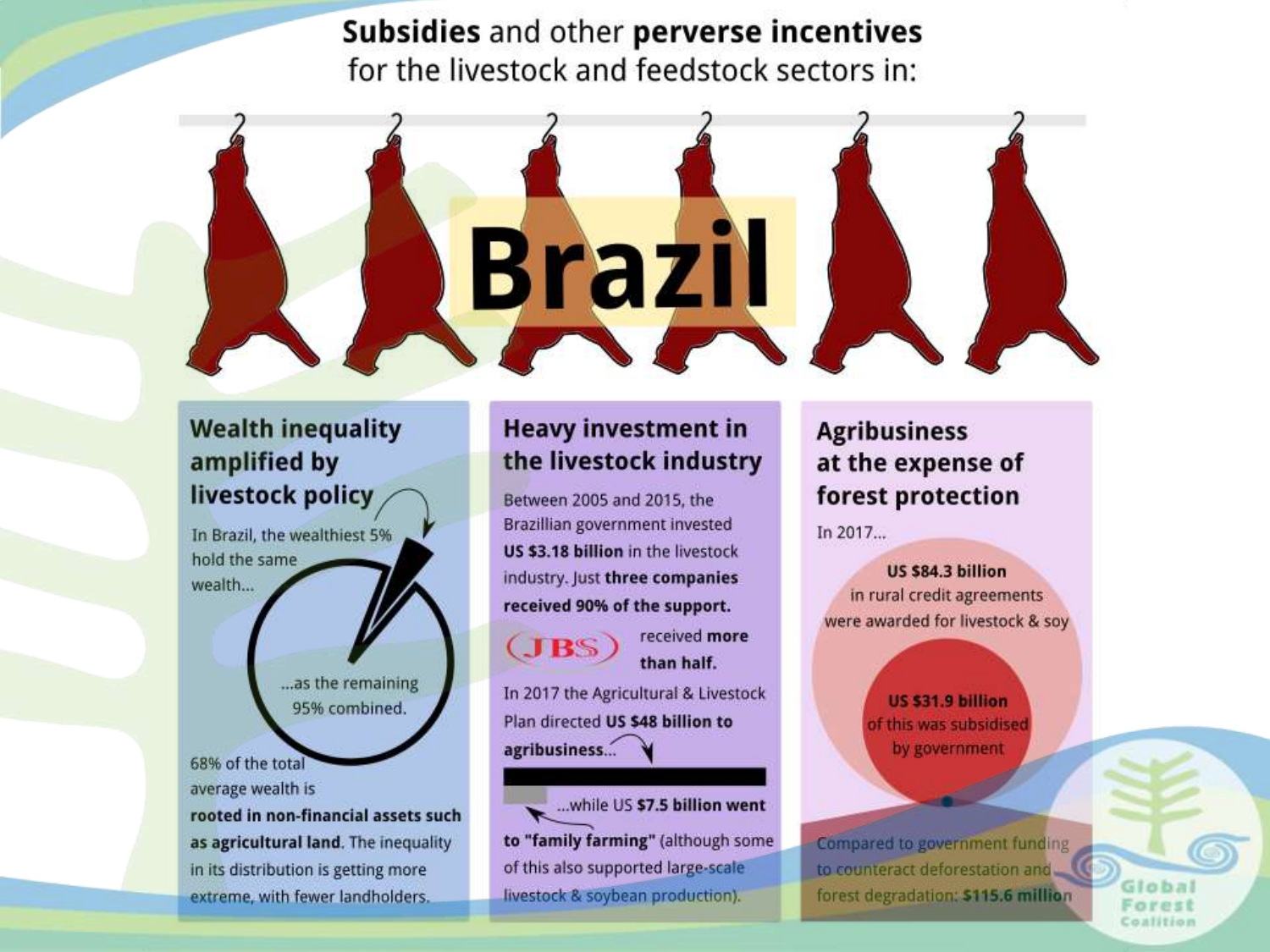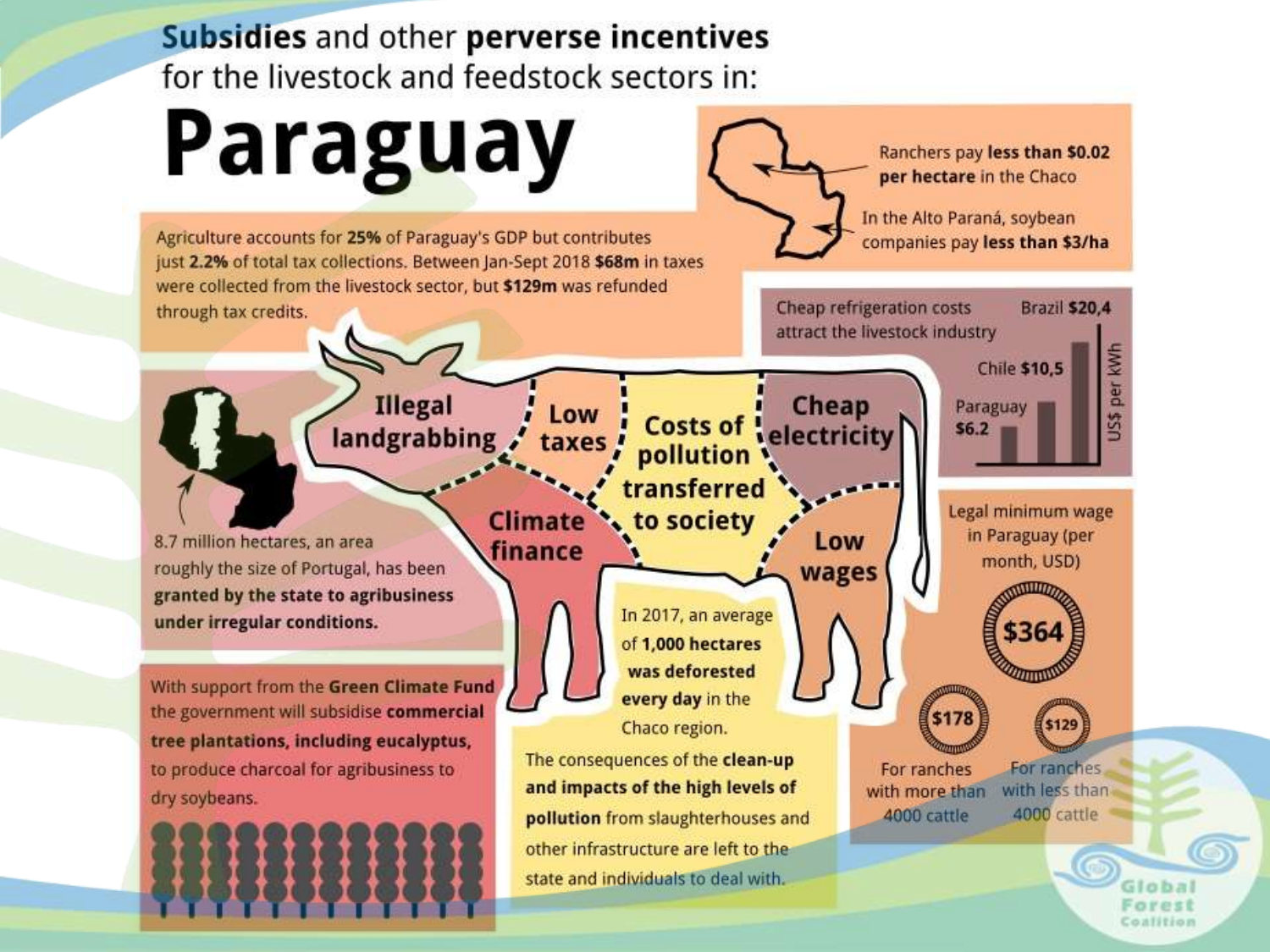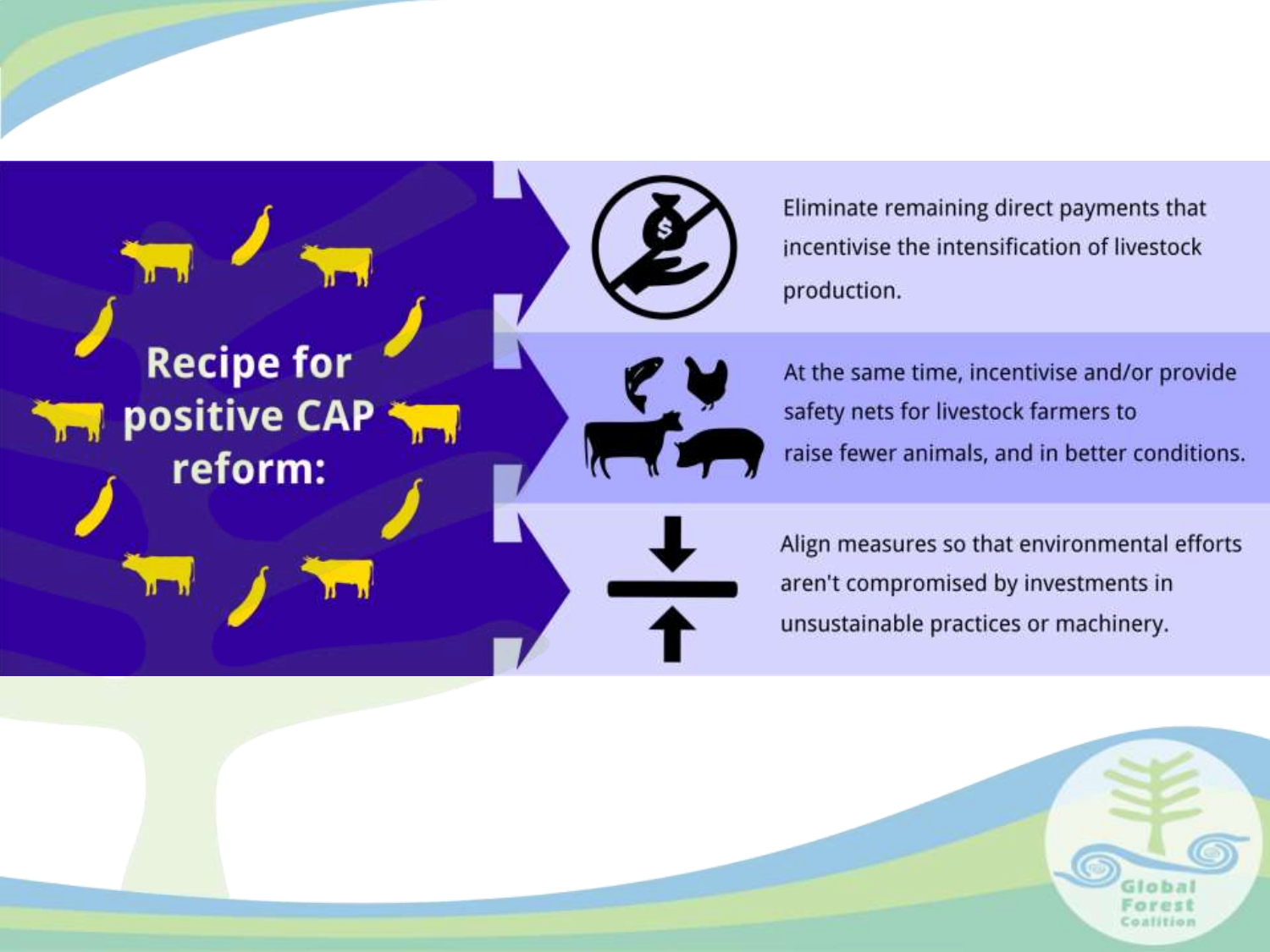### **Conclusions**

- Transparency in decision-making: governments cease to prioritise the public good, only respond to the interests of elites.
- Both direct and indirect incentives and subsidies to the livestock sector have a direct effect on deforestation.
- Good opportunities for attracting investment such as lower taxes on agricultural exports CAN'T come at the expense of social welfare and the public good.
- FTAs only aggravate this situation ----> Support for small-scale, localized food production.
- Lower demand in meat and soy production both in consumer and producing countries, with a shift to plant based diets
- **Protection of biodiversity, animal welfare and the rights and practices of peasant farmers, Indigenous Peoples and local communities should form the basis of agricultural policy.**
- **Food Security -----> Food Sovereignty**